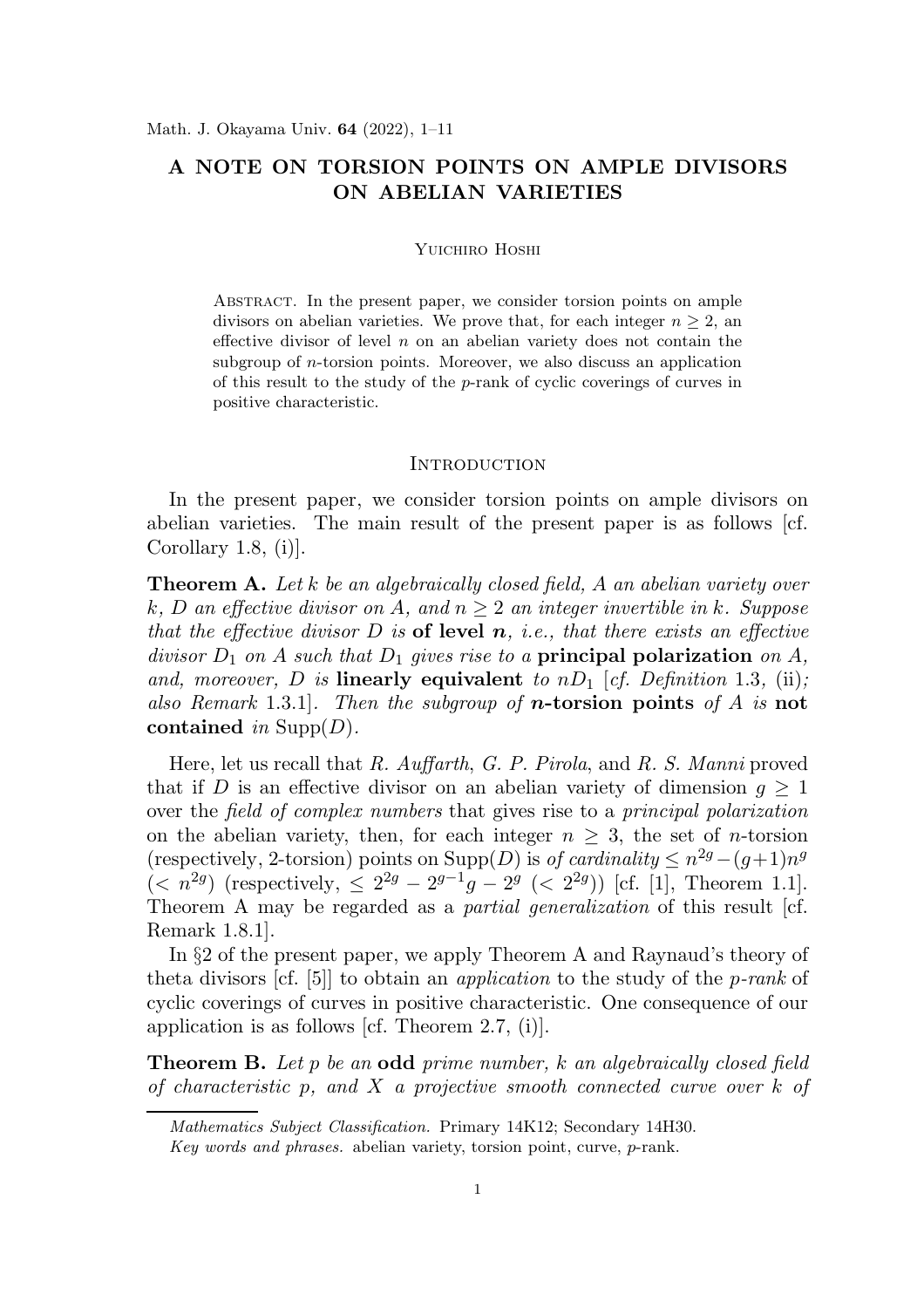genus  $\geq 2$ . Then there exist a positive integer n such that  $p - 1 \in n\mathbb{Z}$  and a finite étale cyclic covering of X of degree n whose Jacobian variety is of positive p-rank.

Here, let us recall that M. Raynaud proved that, in the situation of Theorem B, the étale fundamental group of X is not pro-prime-to-p [cf. [5], Corollaire 4.3.2]. In §2 of the present paper, we also derive a refinement of this result from Theorem B [cf. Remark 2.8.1, (iii)].

# 1. Torsion Points on Ample Divisors on Abelian Varieties

In the present  $\S1$ , we discuss *torsion points* on ample divisors on abelian varieties and prove the main result of the present paper [cf. Corollary 1.8 below. In the present  $\S1$ , let g be a positive integer, k an algebraically closed field,

### A

an *abelian variety* over k of dimension  $g$ ,  $n$  a positive integer, and

# $\mathcal{L}$

an ample invertible sheaf on A of separable type [cf. [2], p.289].

**Definition 1.1.** We shall write  $A[n]$  ⊂ A for the closed subgroup scheme of A obtained by forming the kernel of the endomorphism of A given by multiplication by  $n$ .

Lemma 1.2. The following four conditions are equivalent:

- (1) There exist an ample invertible sheaf  $\mathcal{L}_1$  on A of degree one [cf. [2], p.289, (III)] and an isomorphism  $\mathcal{L} \overset{\sim}{\rightarrow} \mathcal{L}_1^{\otimes n}$ .
- (2) The invertible sheaf  $\mathcal L$  is of degree  $n^g$ , and, moreover, there exist an ample invertible sheaf  $\mathcal{L}_1$  on A and an isomorphism  $\mathcal{L} \overset{\sim}{\rightarrow} \mathcal{L}_1^{\otimes n}$ .
- (3) The equality  $H(\mathcal{L}) = A[n]$  [cf. [2], p.288, Definition holds, and, moreover, there exist an ample invertible sheaf  $\mathcal{L}_1$  on A and an iso- $\text{morphism }\mathcal{L} \overset{\sim}{\rightarrow} \mathcal{L}_1^{\otimes n}.$
- (4) The equality  $H(\mathcal{L}) = A[n]$  holds.

*Proof.* The equivalence  $(1) \Leftrightarrow (2)$  follows from [2], p.289, (II). Moreover, the equivalence  $(3) \Leftrightarrow (4)$  follows from [3], p.214, Theorem 3. Next, since the group scheme  $A[n]$  is *of degree*  $n^{2g}$  over k [cf. [3], p.60, Proposition, (1)], the implication  $(3) \Rightarrow (2)$  follows from [2], p.289, (IV).

Finally, we verify the implication  $(2) \Rightarrow (3)$ . Suppose that condition  $(2)$ is satisfied. Then since  $\mathcal L$  is *isomorphic* to  $\mathcal L_1^{\otimes n}$  $_{1}^{\otimes n}$  [cf. condition (2)], the homomorphisms  $\Lambda(\mathcal{L})$ ,  $\Lambda(\mathcal{L}_1): A \to A^{\wedge}$  [cf. [2], p.289, (IV)] satisfy the equality  $\Lambda(\mathcal{L}) = n \cdot \Lambda(\mathcal{L}_1)$ . Thus, it follows that  $A[n] \subseteq \text{Ker}(n \cdot \Lambda(\mathcal{L}_1)) = \text{Ker}(\Lambda(\mathcal{L}))$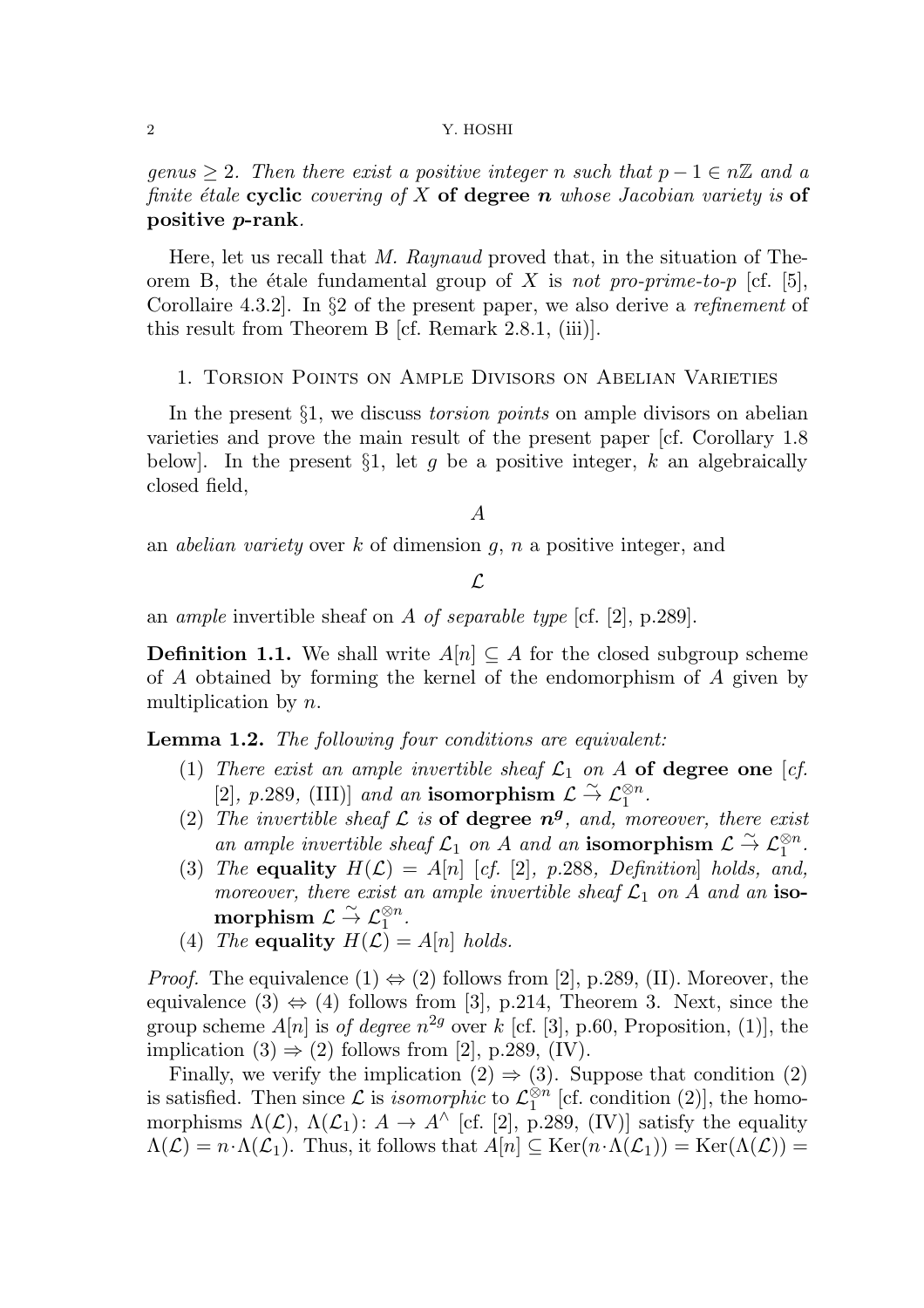$H(\mathcal{L})$ . On the other hand, since  $\mathcal L$  is of degree  $n^g$  [cf. condition (2)], it follows from [2], p.289, (IV), that the group scheme  $H(\mathcal{L})$  is of degree  $n^{2g}$  over k. Thus, since the group scheme  $A[n]$  is of degree  $n^{2g}$  over k [cf. [3], p.60, Proposition, (1), the equality  $H(\mathcal{L}) = A[n]$ , hence also condition (3), holds, as desired. This completes the proof of the implication  $(2) \Rightarrow (3)$ , hence also of Lemma 1.2.

# Definition 1.3.

- (i) We shall say that the ample invertible sheaf  $\mathcal L$  of separable type is of level n if  $\mathcal L$  satisfies the four conditions [i.e., with respect to the fixed " $n$ "] in the statement of Lemma 1.2.
- (ii) We shall say that an effective divisor  $D$  on  $A$  is of level  $n$  if the invertible sheaf  $\mathcal{O}_A(D)$  is [ample, of separable type, and] of level n.

**Remark 1.3.1.** Let  $M$  be an invertible sheaf on A. Then it is immediate that M gives rise to a *principal polarization* on A if and only if M is [ample, of separable type, and] of level one.

**Lemma 1.4.** Let  $M$  be an invertible sheaf on  $A$  algebraically equivalent to  $\mathcal{L}$ . Then the following hold:

- (i) There exists a closed point  $a \in A$  of A such that  $\mathcal L$  is **isomorphic** to  $T_a^*\mathcal{M}$  [cf. [2], p.288, Definition].
- (ii) The invertible sheaf  $M$  is ample and of separable type.
- (iii) Suppose that M is of level n [cf. (ii)]. Then L is of level n.

Proof. First, we verify assertion (i). Let us first observe that the homomorphism  $A(k) \to Pic^0(A)$  determined by  $\Lambda(\mathcal{L})$  is *surjective* [cf. [2], p.289, (IV)]. Thus, there exists a closed point  $a \in A$  of A such that  $\mathcal{M} \otimes_{\mathcal{O}_A} \mathcal{L}^{-1}$ is isomorphic to  $T_{-a}^*\mathcal{L} \otimes_{\mathcal{O}_A} \mathcal{L}^{-1}$ . Thus, we conclude that  $\mathcal L$  is isomorphic to  $T_a^*$ *M*, as desired. This completes the proof of assertion (i). Assertions (ii), (iii) follow from assertion (i). This completes the proof of Lemma 1.4.  $\Box$ 

**Lemma 1.5.** Suppose that  $\mathcal{L}$  is of level n. Then the following two conditions are equivalent:

- (1) The inequality  $n > 1$  holds.
- (2) The invertible sheaf  $\mathcal L$  is generated by global sections.

*Proof.* The implication  $(1) \Rightarrow (2)$  follows immediately from [3], pp.57-58, Application 1, (iii). Next, to verify the implication  $(2) \Rightarrow (1)$ , assume that condition  $(2)$  is *satisfied*, but that condition  $(1)$  is not *satisfied* [i.e., that  $n = 1$ . Then it follows from [2], p.289, (II), that  $\Gamma(A, \mathcal{L})$  is of dimension one. Thus, since  $\mathcal L$  is generated by global sections [cf. condition (2)], the invertible sheaf  $\mathcal L$  is *trivial*. In particular, since [we have assumed that]  $\mathcal L$  is ample, we conclude that  $g = 0$ . Thus, since [we have assumed that]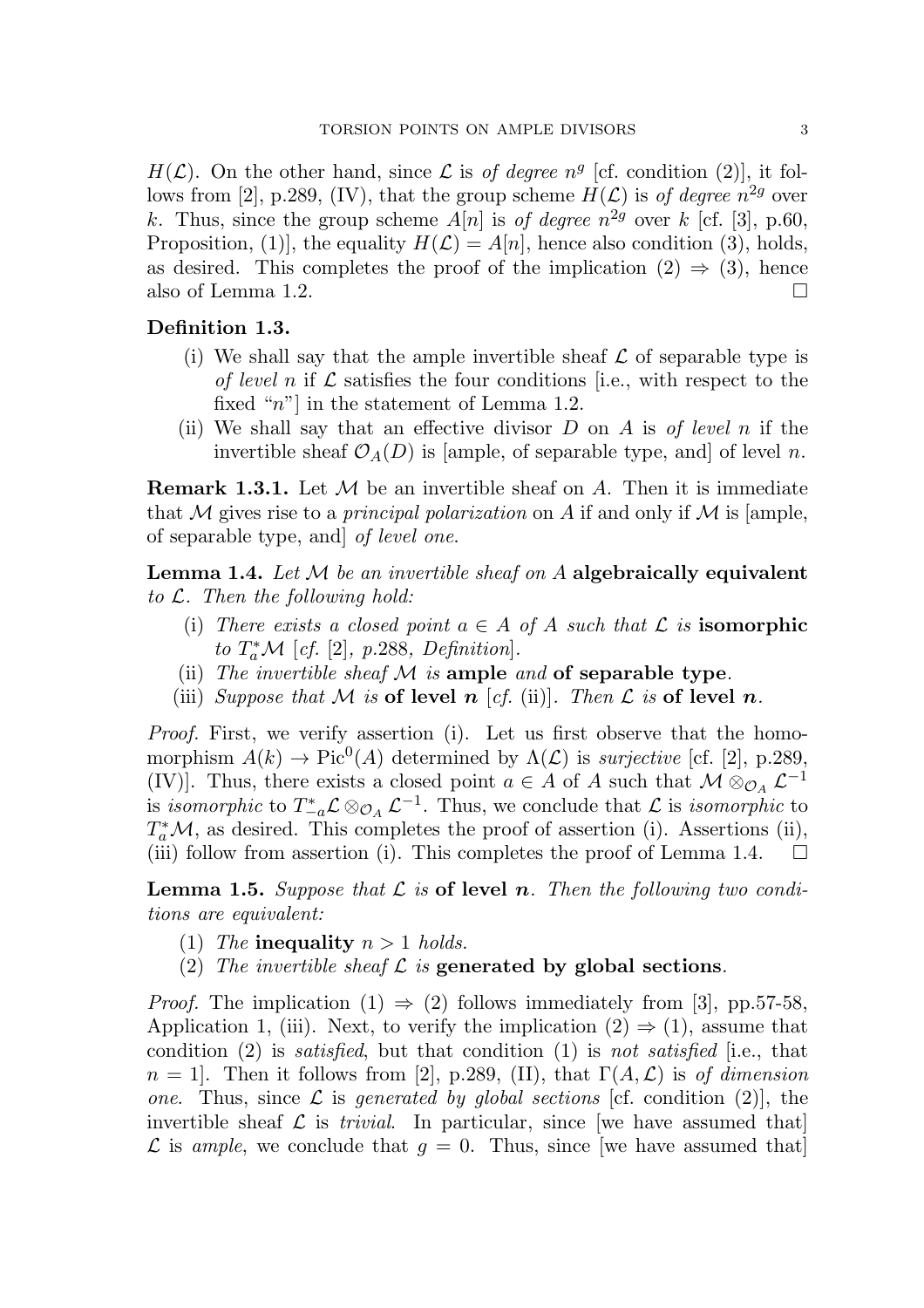$g > 0$ , we obtain a *contradiction*, as desired. This completes the proof of the implication  $(2) \Rightarrow (1)$ , hence also of Lemma 1.5.

One main technical observation of the present paper is as follows.

Lemma 1.6. Let D be an effective divisor on A obtained by forming the **zero locus** of a nonzero global section of the invertible sheaf  $\mathcal{L}$ . Write  $H(D) \subseteq H(\mathcal{L})$  for the subgroup of  $H(\mathcal{L})$  consisting of  $a \in A$  such that  $T_a^*D = D.$  Let  $H \subseteq H(\mathcal{L})$  be a subgroup of  $H(\mathcal{L})$  such that  $H + H(D)$  $\mathcal{A} \stackrel{\text{def}}{=} \{h + h_d \in H(\mathcal{L}) \, | \, h \in H, h_d \in H(D)\}\ = \mathcal{H}(\mathcal{L}).$  Suppose that the inclusion

$$
H \subseteq \mathrm{Supp}(D)
$$

holds. Then the subset  $H \subseteq A$  of A is **contained** in the **base locus** of the [complete linear system associated to the] invertible sheaf  $\mathcal{L}$ .

*Proof.* Let  $s \in \Gamma(A, \mathcal{L})$  be a nonzero global section of  $\mathcal L$  whose zero locus is given by D.

Here, let us recall the exact sequence

$$
0 \longrightarrow k^{\times} \longrightarrow \mathcal{G}(\mathcal{L}) \longrightarrow H(\mathcal{L}) \longrightarrow 0
$$

in [2], p.290, concerning the theta group  $\mathcal{G}(\mathcal{L})$  associated to  $\mathcal{L}$ . It follows from the definition of  $\mathcal{G}(\mathcal{L})$  that there exists a natural action of  $\mathcal{G}(\mathcal{L})$  on the linear space  $\Gamma(A, \mathcal{L})$  over k, which restricts to the natural action of the subgroup  $k^{\times} \subseteq \mathcal{G}(\mathcal{L})$  on  $\Gamma(A, \mathcal{L})$  [cf. [2], p.295, Definition]. In particular,

(a) for each  $a \in H(\mathcal{L})$ , if  $\widetilde{a} \in \mathcal{G}(\mathcal{L})$  is a lifting of  $a \in H(\mathcal{L})$ , then the zero locus of the nonzero global section  $\tilde{a} \cdot s \in \Gamma(A, \mathcal{L})$  is given by  $T_{-a}^* D$ .

Now let us fix a subset

$$
\widetilde{H}\subseteq\mathcal{G}(\mathcal{L})
$$

of  $\mathcal{G}(\mathcal{L})$  such that the composite  $\widetilde{H} \hookrightarrow \mathcal{G}(\mathcal{L}) \twoheadrightarrow H(\mathcal{L})$  determines a bijection  $\widetilde{H} \stackrel{\sim}{\to} H$ . Then since [we have assumed that] the inclusion  $H \subseteq \text{Supp}(D)$ holds, it follows from (a) that,

(b) for every  $\widetilde{a} \in \widetilde{H}$ , the subset  $H \subseteq A$  [i.e., the subset " $T_{-a}^* H$ " of  $A$  where we write a for the image of  $\widetilde{a} \in \widetilde{H}$  in H is contained in the zero locus of the nonzero global section  $\tilde{a} \cdot s \in \Gamma(A, \mathcal{L})$ .

Next, let us observe that it follows immediately from (a), together with our assumption that  $H + H(D) = H(\mathcal{L})$ , that

(c) the linear subspace of  $\Gamma(A, \mathcal{L})$  generated by the  $\mathcal{G}(\mathcal{L})$ -orbit of  $s \in$  $\Gamma(A,\mathcal{L})$  coincides with the linear subspace of  $\Gamma(A,\mathcal{L})$  generated by the subset  $\{\widetilde{a} \cdot s\}_{\widetilde{a} \in \widetilde{H}} \subseteq \Gamma(A, \mathcal{L}).$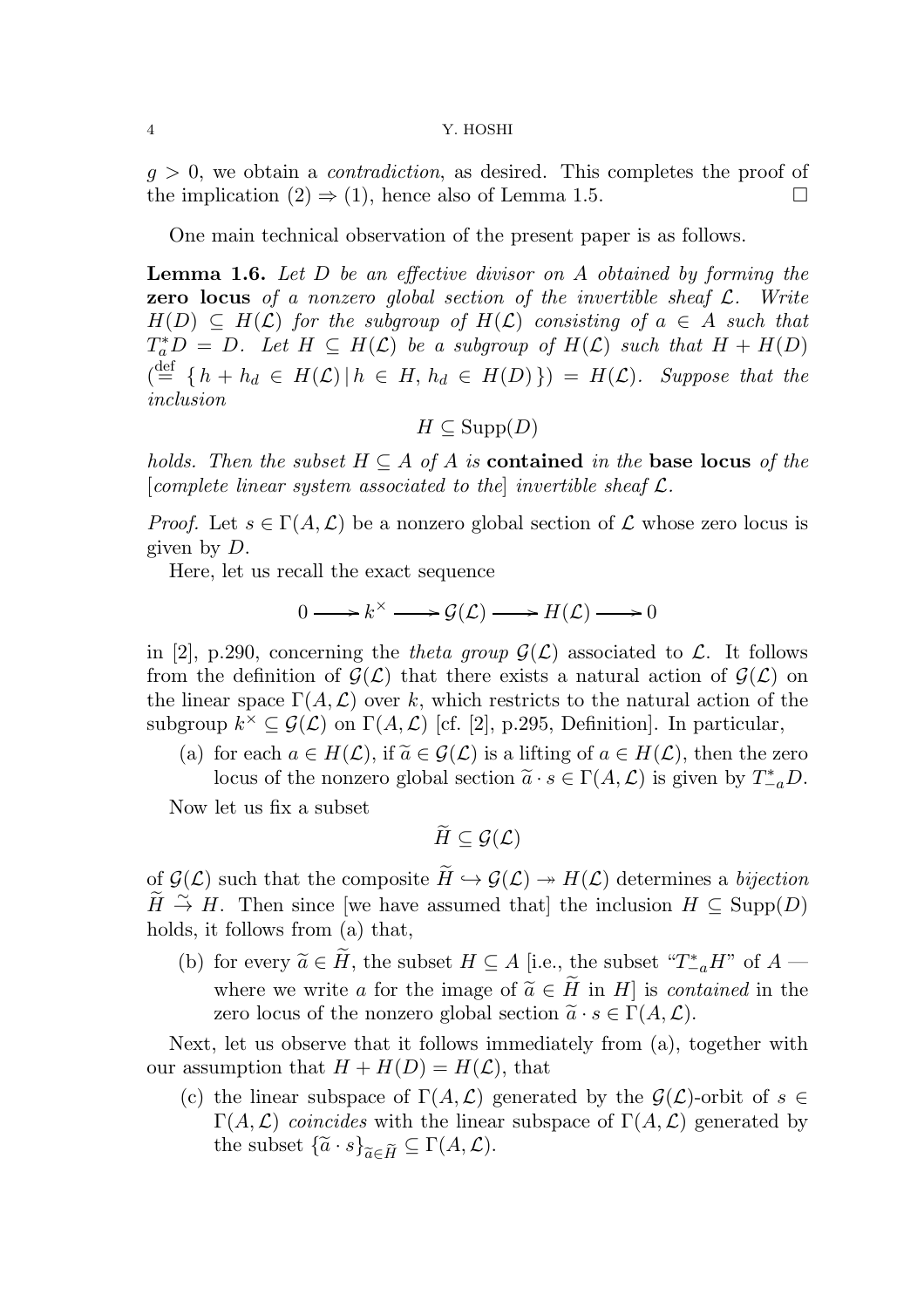On the other hand, it follows from [2], p.297, Theorem 2, that the action of  $\mathcal{G}(\mathcal{L})$  on  $\Gamma(A,\mathcal{L})$  is *irreducible*. Thus, we conclude from (c) that

(d) the subset  $\{\widetilde{a} \cdot s\}_{\widetilde{a} \in \widetilde{H}} \subseteq \Gamma(A, \mathcal{L})$  generates the linear space  $\Gamma(A, \mathcal{L})$ .

Thus, it follows from (b) and (d) that the subset  $H \subseteq A$  is contained in the base locus of the invertible sheaf  $\mathcal{L}$ , as desired. This completes the proof of Lemma 1.6.  $\Box$ 

**Theorem 1.7.** Let k be an algebraically closed field, A an abelian variety over  $k$ , and  $D$  an effective divisor on  $A$ . Suppose that the invertible sheaf  $\mathcal{O}_A(D)$  is ample, of separable type [cf. [2], p.289], and generated by global sections. Then the following hold:

- (i) Recall the closed subgroup scheme  $H(\mathcal{O}_A(D)) \subseteq A$  of A defined in [2], p.288, Definition. Then  $H(\mathcal{O}_A(D))$  is not contained in Supp(D).
- (ii) Write deg(D) for the degree of the ample invertible sheaf  $\mathcal{O}_A(D)$ [cf. [2], p.289, (III)]. Then  $A[\deg(D)]$  [cf. Definition 1.1] is not contained in  $\text{Supp}(D)$ .

Proof. Assertion (i) follows from Lemma 1.6. Assertion (ii) follows from assertion (i), together with the inclusion  $H(\mathcal{O}_A(D)) \subseteq A[\deg(D)]$  [cf. [2], p.289, (IV); [2], p.293, Theorem 1; also the first Definition in [2], p.294].  $\Box$ 

The main result of the present paper is as follows.

Corollary 1.8. Let k be an algebraically closed field, A an abelian variety over k, D an effective divisor on A, and n a positive integer invertible in k. Suppose that the effective divisor D is of level n [cf. Definition 1.3, (ii)]. Then the following hold:

- (i) Suppose that  $n \geq 2$ . Then A[n] is **not contained** in Supp(D).
- (ii) Suppose that  $n = 1$ . Then, for each integer  $m \geq 2$  invertible in k, A|m| is not contained in Supp(D).

Proof. Let us recall from condition (4) of Lemma 1.2 that the equality  $H(\mathcal{O}_A(D)) = A[n]$  holds. Thus, assertion (i) follows from Lemma 1.5 and Theorem 1.7, (i).

Next, we verify assertion (ii). Let  $m \geq 2$  be an integer invertible in k. Then since D is of level one, it is immediate that  $mD$  is of level m. Thus, since  $\text{Supp}(m) = \text{Supp}(D)$ , it follows from assertion (i) that  $A[m]$  is not *contained* in Supp $(D)$ , as desired. This completes the proof of assertion (ii), hence also of Corollary 1.8.

Remark 1.8.1. R. Auffarth, G. P. Pirola, and R. S. Manni proved that, in the situation of Corollary 1.8, if, moreover,  $k$  is the field of complex numbers, and  $n = 1$  [i.e., the divisor D gives rise to a *principal polarization* on  $A$ cf. Remark 1.3.1, then, for each integer  $m \geq 3$ , the set  $A[m] \cap \text{Supp}(D)$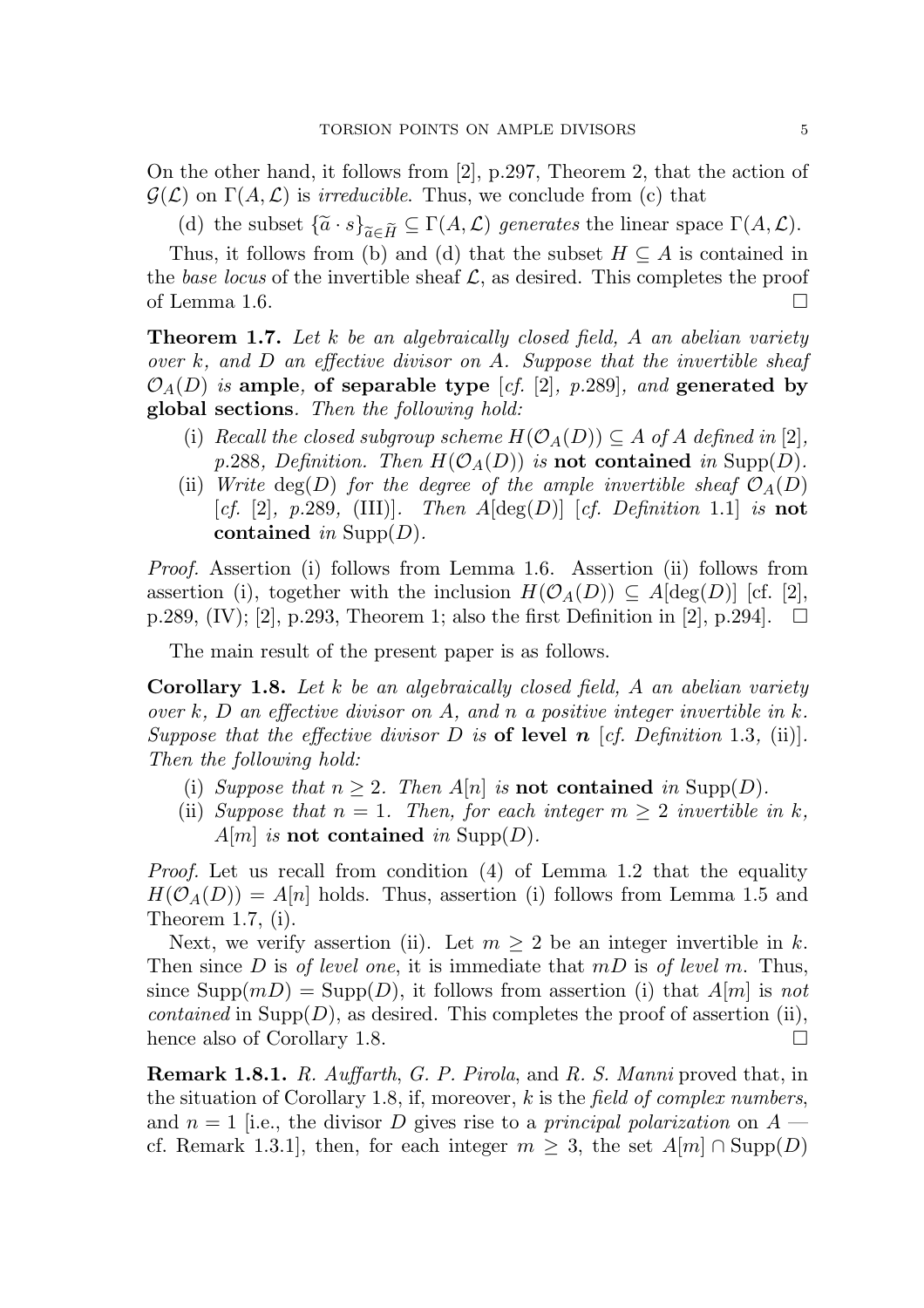(respectively,  $A[2] \cap \text{Supp}(D)$ ) is of cardinality  $\leq n^{2g} - (g+1)n^{g} \leq n^{2g}$ ) (respectively,  $\leq 2^{2g} - 2^{g-1}g - 2^g \ (< 2^{2g})$ ) — where we write g for the dimension of  $A$  [cf. [1], Theorem 1.1]. Corollary 1.8 may be regarded as a partial generalization of this result.

### 2. Application: p-Rank of Cyclic Coverings of Curves

In the present  $\S2$ , we apply the main result of the present paper and Raynaud's theory of theta divisors [cf. [5]] to obtain an application to the study of the p-rank of cyclic coverings of curves in positive characteristic [cf. Theorem 2.7 below]. In the present  $\S2$ , let p be a prime number, k an algebraically closed field of characteristic  $p, g \geq 2$  an integer,

# X

a projective smooth connected curve over k of genus  $q, n > 2$  an integer invertible in  $k$ , and

 $\mathcal{L}$ 

an invertible sheaf on  $X$  of order  $n$ .

**Definition 2.1.** We shall write  $X^F$  for the projective smooth connected curve over  $k$  obtained by forming the base-change of  $X$  by the absolute Frobenius endomorphism of k,  $\mathcal{L}^F$  for the invertible sheaf on  $X^F$  obtained by forming the base-change of  $\mathcal L$  by the absolute Frobenius endomorphism of k, and  $\Phi: X \to X^F$  for the relative Frobenius morphism associated to X over  $k$ .

Remark 2.1.1. Let us recall that we have a natural isomorphism of invertible sheaves on X

$$
\mathcal{L}^{\otimes p} \xrightarrow{\sim} \Phi^* \mathcal{L}^F
$$

given by, for each local section l of L, mapping  $l^{\otimes p}$  to  $\Phi^{-1}l^F$  — where we write  $l^F$  for the local section of  $\mathcal{L}^F$  obtained by forming the base-change of the local section  $l$  by the absolute Frobenius endomorphism of  $k$ . Let us identify  $\mathcal{L}^{\otimes p}$  with  $\Phi^*\mathcal{L}^F$  by means of this isomorphism.

# Definition 2.2.

(i) Let *i* be an element of  $\{1, \ldots, n\}$ . Then we shall write

$$
\gamma_{\mathcal{L},i} \colon H^1(X^F, (\mathcal{L}^F)^{\otimes i}) \longrightarrow H^1(X, \mathcal{L}^{\otimes pi})
$$

for the  $k$ -linear homomorphism obtained by applying " $H^1(X^F, (-) \otimes_{\mathcal{O}_{X^F}}$  $(\mathcal{L}^F)^{\otimes i}$ " to the homomorphism  $\mathcal{O}_{X^F} \to \Phi_* \mathcal{O}_X$  determined by  $\Phi$  [cf. also Remark 2.1.1].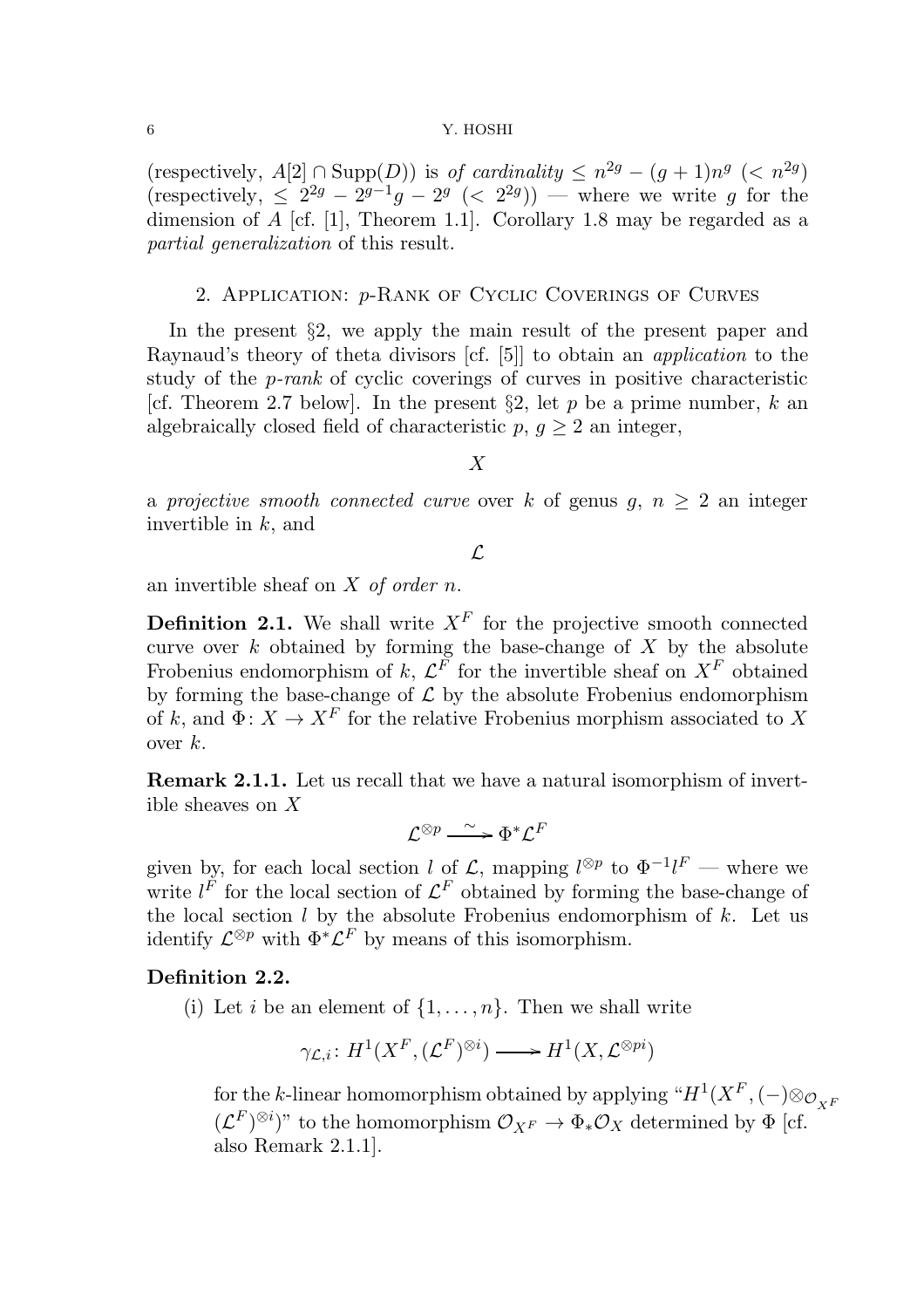(ii) We shall say that the invertible sheaf  $\mathcal L$  is new-ordinary if, for every element  $i \in \{1, \ldots, n-1\}$  with  $n\mathbb{Z} + i\mathbb{Z} = \mathbb{Z}$ , the homomorphism  $\gamma_{\mathcal{L},i}$  of (i) is an isomorphism.

# Remark 2.2.1.

 $(i)$  One verifies immediately from the theory of finite étale cyclic coverings and generalized Hasse-Witt invariants [cf., e.g., [6], §2.1, or [7], pp.73-74] that

> the existence of a *new-ordinary* invertible sheaf on  $X$  of order n

is equivalent to

the existence of a *new-ordinary* finite étale cyclic covering of X of degree n, i.e., a finite étale cyclic covering of X of degree n that has a new ordinary part in the sense of  $[6]$ , Définition 2.1.1,

which thus *implies* 

the existence of a finite étale cyclic covering of  $X$  of degree n whose Jacobian variety is of p-ran $k \ge (g-1) \cdot \sharp(\mathbb{Z}/n\mathbb{Z})^{\times}$  $(> 0).$ 

(ii) Suppose that  $p-1 \in n\mathbb{Z}$ . Then each trivialization  $\iota$  of  $\mathcal{L}^{\otimes n}$  determines an isomorphism of invertible sheaves on X

 $\iota^{(p-1)/n}$ :  $\mathcal{L}^{\otimes p} \longrightarrow \mathcal{L}$ .

Thus, the homomorphism  $\gamma_{\mathcal{L},i}$  may be "identified", i.e., by means of  $u^{(p-1)/n}$ , with the homomorphism

 $H^1(X^F, (\mathcal{L}^F)^{\otimes i}) \longrightarrow H^1(X, \mathcal{L}^{\otimes i}).$ 

In particular, one verifies immediately from the theory of finite  $\acute{e}$ tale cyclic coverings and generalized Hasse-Witt invariants [cf., e.g., [6], §2.1, or [7], pp.73-74] that

the existence of an invertible sheaf  $M$  on  $X$  of order n such that the homomorphism  $\gamma_{\mathcal{M},i}$  is an isomorphism for some  $i \in \{1, \ldots, n-1\}$ 

implies

the existence of a finite étale cyclic covering of  $X$  of degree *n* whose Jacobian variety is  $of p\text{-}rank \ge \dim_k H^1(X, \mathcal{L}^{\otimes i}) =$  $g-1$  (> 0).

In the remainder of the present  $\S2$ , write  $J<sup>F</sup>$  for the Jacobian variety of  $X^F$  and  $\mathcal{B}^F$  for the  $\mathcal{O}_{X^F}$ -module obtained by forming the cokernel of the homomorphism  $\mathcal{O}_{X^F} \to \Phi_* \mathcal{O}_X$  determined by  $\Phi$ . Moreover, let us fix a universal invertible sheaf  $\mathcal{P}^F$  on  $X^F \times_k J^F$  of degree zero.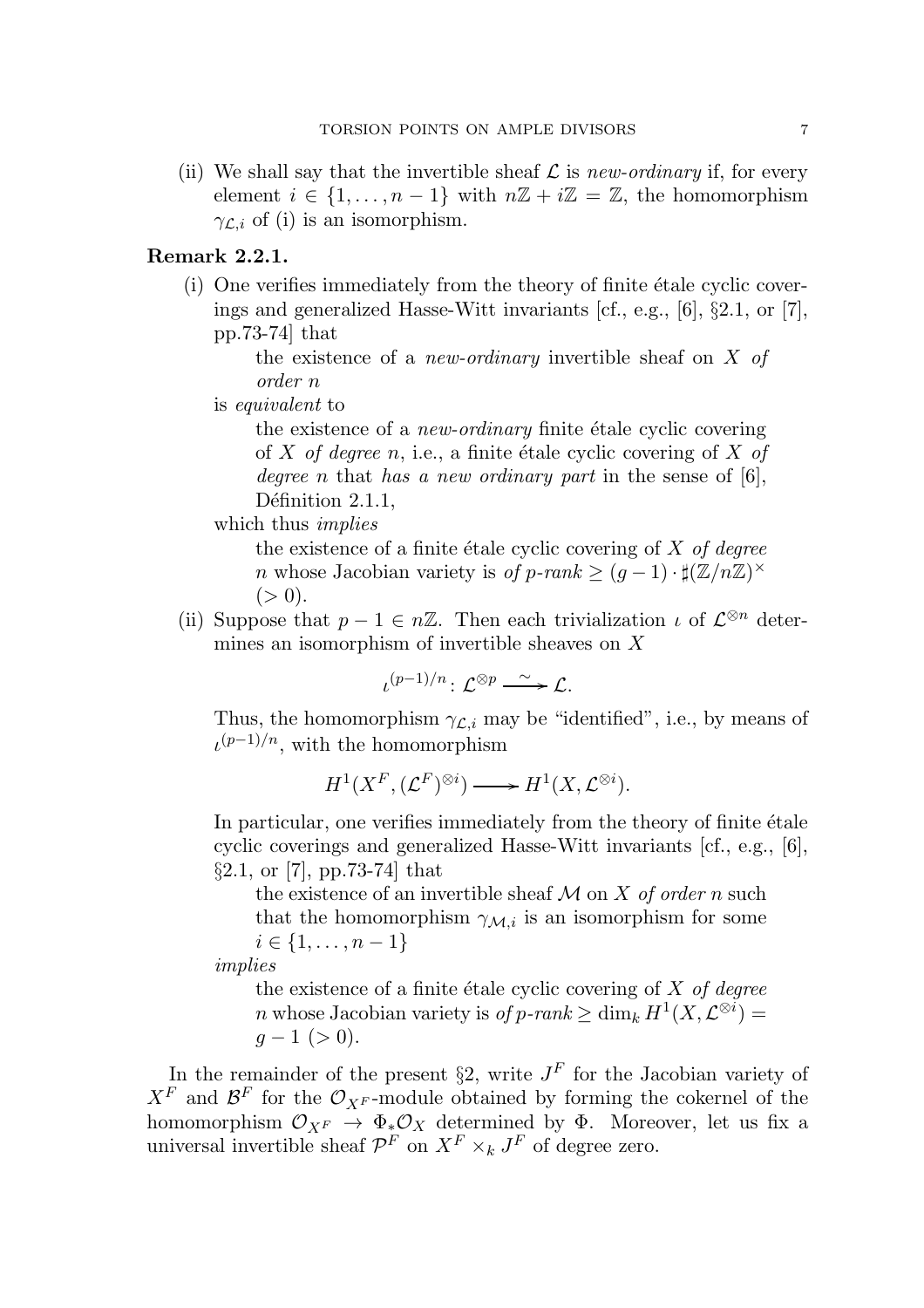Definition 2.3. We shall write

$$
\Theta_{{\cal B}^F}\subseteq J^F
$$

for the closed subscheme of  $J<sup>F</sup>$  defined by the zeroth Fitting ideal of the coherent  $\mathcal{O}_{IF}$ -module

$$
\mathbb{R}^1(X^F\times_k J^F\stackrel{\operatorname{pr}_2}{\to} J^F)_*(\mathcal{P}^F\otimes_{\mathcal{O}_{X^F\times_k J^F}}(X^F\times_k J^F\stackrel{\operatorname{pr}_1}{\to} X^F)^*\mathcal{B}^F)
$$

[cf. also [7], Remark 1.1].

Proposition 2.4. The following hold:

- (i) The closed subscheme  $\Theta_{\mathcal{B}^F} \subseteq J^F$  of  $J^F$  forms a [necessarily effective] divisor on  $J^F$  of level  $\tilde{p} - 1$  [cf. Definition 1.3, (ii)].
- (ii) Let  $x \in J^F$  be a closed point of  $J^F$  and  $\mathcal{M}^F$  an invertible sheaf on  $X^F$  of degree zero whose isomorphism class corresponds to  $x \in J^F$ . Then the following three conditions are equivalent:
	- (1) The closed point  $x \in J^F$  is **not contained** in  $\Theta_{\mathcal{B}^F}$ .
	- (2) The equality  $\Gamma(X^F, \mathcal{M}^F \otimes_{\mathcal{O}_{X^F}} \mathcal{B}^F) = \{0\}$  holds.
	- (3) The equality  $H^1(X^F, \mathcal{M}^F \otimes_{\mathcal{O}_{X^F}} \mathcal{B}^F) = \{0\}$  holds.
- (iii) The underlying closed subset of the closed subscheme  $\Theta_{\mathcal{B}^F} \subseteq J^F$  of  $J^F$  is stabilized by the automorphism of  $J^F$  given by multiplication  $by -1.$

*Proof.* First, we verify assertion (i). It follows from [5], Théorème 4.1.1, that the closed subscheme  $\Theta_{\mathcal{B}^F} \subseteq J^F$  of  $J^F$  forms a [necessarily effective] divisor on  $J<sup>F</sup>$ . Moreover, since [it is well-known that] the "classical theta divisor" on  $J^F$  gives rise to a *principal polarization* on  $J^F$ , it follows from [5], Proposition 1.8.1, (2) [cf. also [5], §4], together with Lemma 1.4, (iii), of the present paper [cf. also Remark 1.3.1 of the present paper], that the divisor determined by  $\Theta_{\mathcal{B}^F} \subseteq J^F$  is *of level*  $p-1$ , as desired. This completes the proof of assertion (i).

Assertion (ii) follows immediately from the definition of the closed subscheme  $\Theta_{\mathcal{B}^F} \subseteq J^F$  [cf. also [5], §4; [7], Lemma 1.2]. Finally, we verify assertion (iii). Let us recall from the discussion preceding  $[5]$ , Théorème 4.1.1, that there exists an isomorphism  $\mathcal{B}^F \stackrel{\sim}{\to} \mathcal{H}om_{\mathcal{O}_{X^F}}(\mathcal{B}^F, \Omega^1_{X^F/k})$  of  $\mathcal{O}_{X^F}$ modules. Thus, assertion (iii) follows immediately from assertion (ii), together with Serre duality. This completes the proof of assertion (iii), hence also of Proposition 2.4.

Lemma 2.5. The following hold:

(i) Suppose that  $p \neq 2$ . Then  $J^F[p-1]$  [cf. Definition 1.1] is **not con**tained in  $\Theta_{\mathcal{R}^F}$ .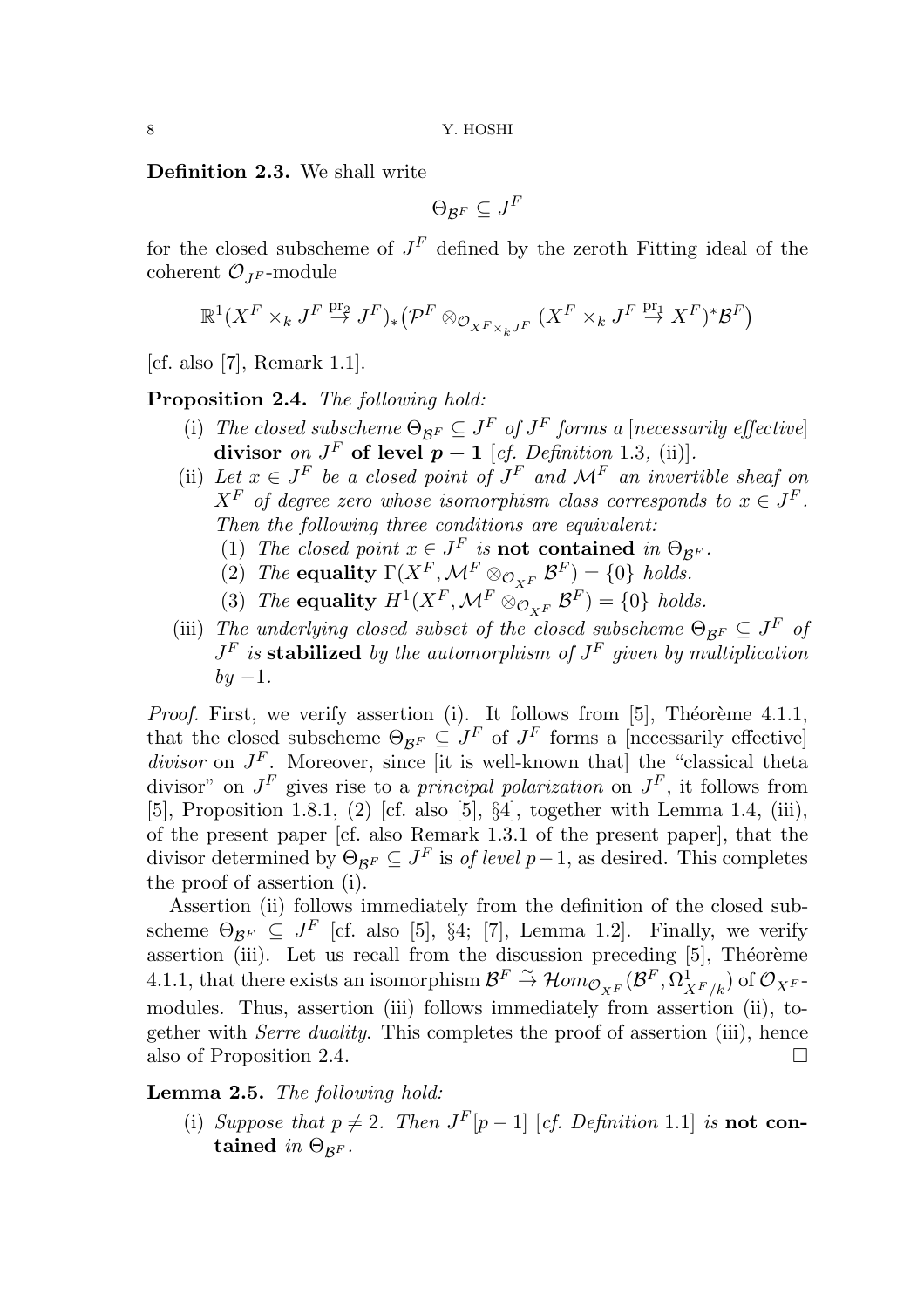- (ii) Suppose that  $p = 2$ . Then, for each odd integer  $m \geq 3$ ,  $J^F[m]$  is not contained in  $\Theta_{\mathcal{B}^F}$ .
- Proof. These assertions follow from Corollary 1.8 and Proposition 2.4, (i).

Lemma 2.6. The following hold:

- (i) Let i be an element of  $\{1, \ldots, n\}$ . Then it holds that the homomorphism  $\gamma_{\mathcal{L},i}$  is an isomorphism if and only if the closed point of  $J^F$ that corresponds to  $(\mathcal{L}^F)^{\otimes i}$  is **not contained** in  $\Theta_{\mathcal{B}^F} \subseteq J^F$ .
- (ii) It holds that the Jacobian variety of  $X$  is **ordinary** if and only if the identity element of  $J^F$  is **not contained** in  $\Theta_{\mathcal{B}^F} \subseteq J^F$ .
- (iii) It holds that the invertible sheaf  $\mathcal L$  is new-ordinary if and only if, for every element  $i \in \{1, \ldots, n-1\}$  with  $n\mathbb{Z}+i\mathbb{Z}=\mathbb{Z}$ , the closed point of  $J^F$  that corresponds to  $(\mathcal{L}^F)^{\otimes i}$  is **not contained** in  $\Theta_{\mathcal{B}^F} \subseteq J^F$ .
- (iv) Suppose that  $n \in \{2, 3, 4, 6\}$ . Then it holds that the invertible sheaf  $\mathcal L$ is **new-ordinary** if and only if there exists an element  $i \in \{1, \ldots, n-\}$ 1} such that  $n\mathbb{Z}+i\mathbb{Z}=\mathbb{Z}$ , and, moreover, the closed point of  $J^F$  that corresponds to  $(\mathcal{L}^F)^{\otimes i}$  is **not contained** in  $\Theta_{\mathcal{B}^F} \subseteq J^F$ .

Proof. Assertion (i) follows immediately from Proposition 2.4, (ii), together with the definition of the  $\mathcal{O}_{X^F}$ -module  $\mathcal{B}^F$ . Assertions (ii), (iii) follow from assertion (i) [cf. also [6],  $\S2.1$ ]. Finally, we verify assertion (iv). The necessity follows from assertion (iii). The sufficiency follows from Proposition 2.4, (iii), and assertion (iii). This completes the proof of assertion (iv), hence also of Lemma 2.6.  $\Box$ 

One interesting application of the main result of the present paper is as follows.

**Theorem 2.7.** Let p be a prime number, k an algebraically closed field of *characteristic* p, and  $X$  a projective smooth connected curve over  $k$  of genus  $\geq 2$ . Then the following hold:

- (i) Suppose that  $p \neq 2$ . Then there exist a positive integer n such that  $p-1 \in n\mathbb{Z}$  and a finite étale cyclic covering of X of degree n whose Jacobian variety is of positive *p*-rank.
- (ii) Suppose that the Jacobian variety of X is not ordinary. Let n be an integer such that  $(p, n) \in \{(2, 3), (3, 2)\}\$ . Then there exists a new-ordinary finite étale cyclic covering of X of degree  $n$ , *i.e.*, a finite étale cyclic covering of  $X$  of degree n that has a new ordinary part in the sense of  $[6]$ , Définition 2.1.1.

*Proof.* Assertion (i) follows immediately — in light of Remark 2.2.1, (ii) — from Lemma 2.5, (i), and Lemma 2.6, (i), (ii). Assertion (ii) follows

П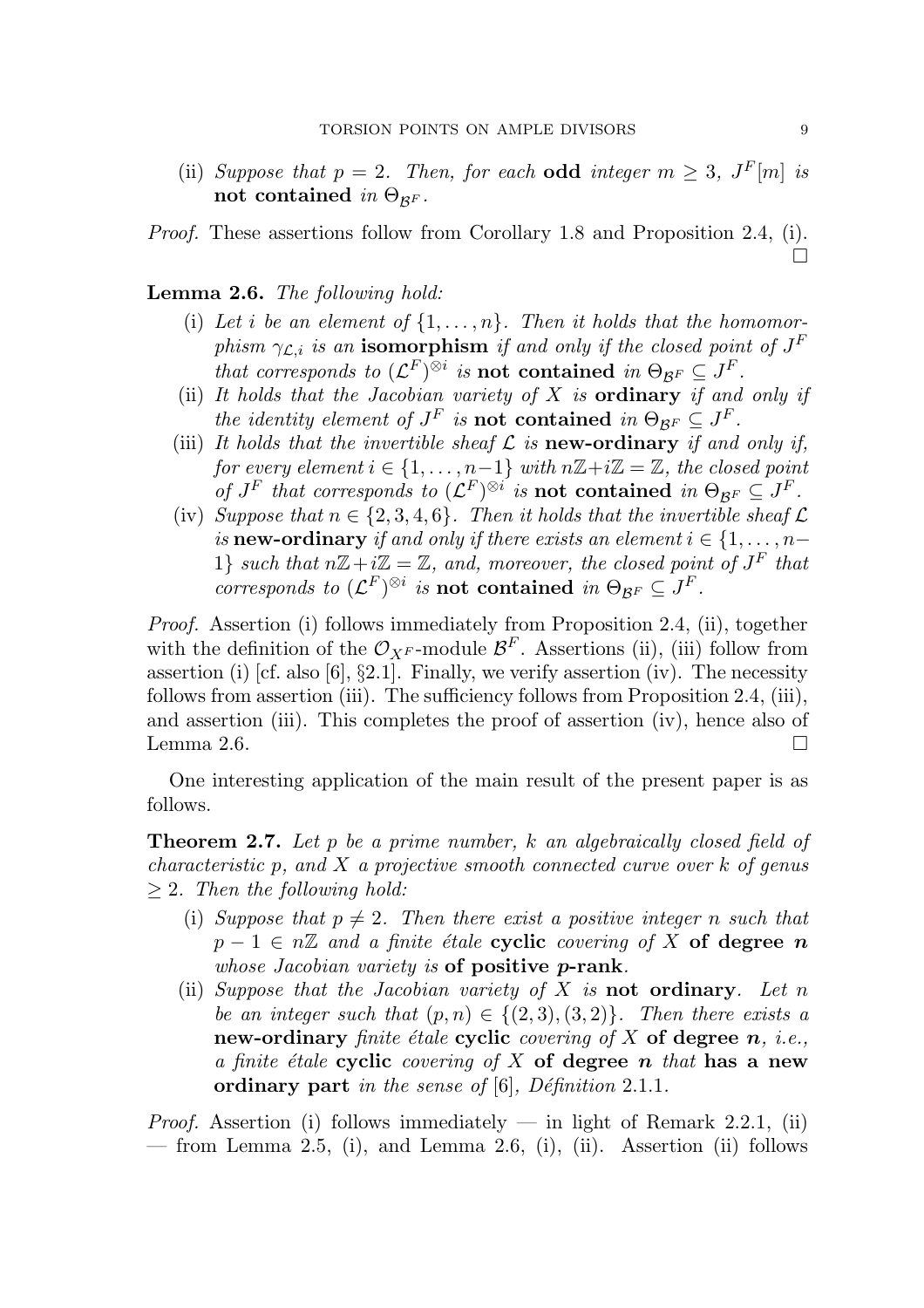immediately — in light of Remark 2.2.1, (i) — from Lemma 2.5, (i), (ii), and Lemma 2.6, (ii), (iv).

Remark 2.7.1. Some results closely related to the content of Theorem 2.7 are as follows: In the situation of Theorem 2.7, suppose that  $X$  is of genus  $g \ (\geq 2)$ . Then:

- (i) M. Raynaud proved that if, moreover, l is a prime number such that  $l + 1 \ge (p - 1)3^{g-1}g!$ , then there exists a new-ordinary finite étale cyclic covering of X of degree l [cf. [5], Théorème 4.3.1; also [7], Remark 3.11].
- (ii) S. Nakajima proved that if, moreover,  $(q, p) = (2, 2)$ , and the Jacobian variety of X is not ordinary [i.e., the curve X is either of type I or of type II in the sense of [4],  $\S6$ ], then every finite étale cyclic covering of X of degree three is new-ordinary [i.e., the curve X is 3-*ordinary* in the sense of the discussion at the beginning of [4],  $\S4$ ] [cf.  $[4]$ ,  $\S6$ ].

**Corollary 2.8.** Let  $p$  be a prime number,  $k$  an algebraically closed field of characteristic p, and  $X$  a projective smooth connected curve over  $k$  of genus  $> 2$ . Write  $\pi_1(X)$  for the étale fundamental group [for some choice of basepoint of  $X$ ,

$$
n_p \stackrel{\text{def}}{=} \begin{cases} p-1 & \text{if } p \neq 2 \\ 3 & \text{if } p = 2, \end{cases}
$$

 $N \subseteq \pi_1(X)$  for the normal open subgroup of  $\pi_1(X)$  obtained by forming the kernel of the natural surjective homomorphism

$$
\pi_1(X) \longrightarrow {\pi_1(X)}^{\mathrm{ab}} \otimes_{\widehat{\mathbb{Z}}} (\mathbb{Z}/n_p \mathbb{Z}),
$$

and  $Y \rightarrow X$  for the finite étale abelian covering that corresponds to the normal open subgroup  $N \subset \pi_1(X)$ . Then the Jacobian variety of Y is **of** positive p-rank. In particular, the maximal pro-p abelian quotient of N is nontrivial [cf. Remark 2.8.1, (i), below].

*Proof.* This assertion is a formal consequence of Theorem 2.7, (i), (ii).  $\square$ 

# Remark 2.8.1.

- (i) Let us recall that it is well-known that, in the situation of Corollary 2.8, the maximal pro-p abelian quotient of  $\pi_1(X)$  has a natural structure of finitely generated free  $\mathbb{Z}_p$ -module whose rank coincides with the p-rank of the Jacobian variety of X.
- (ii) Let G be a profinite group and  $l$  a prime number. Then it is immediate that the following three conditions are equivalent:
	- (1) The profinite group  $G$  is pro-prime-to-l.